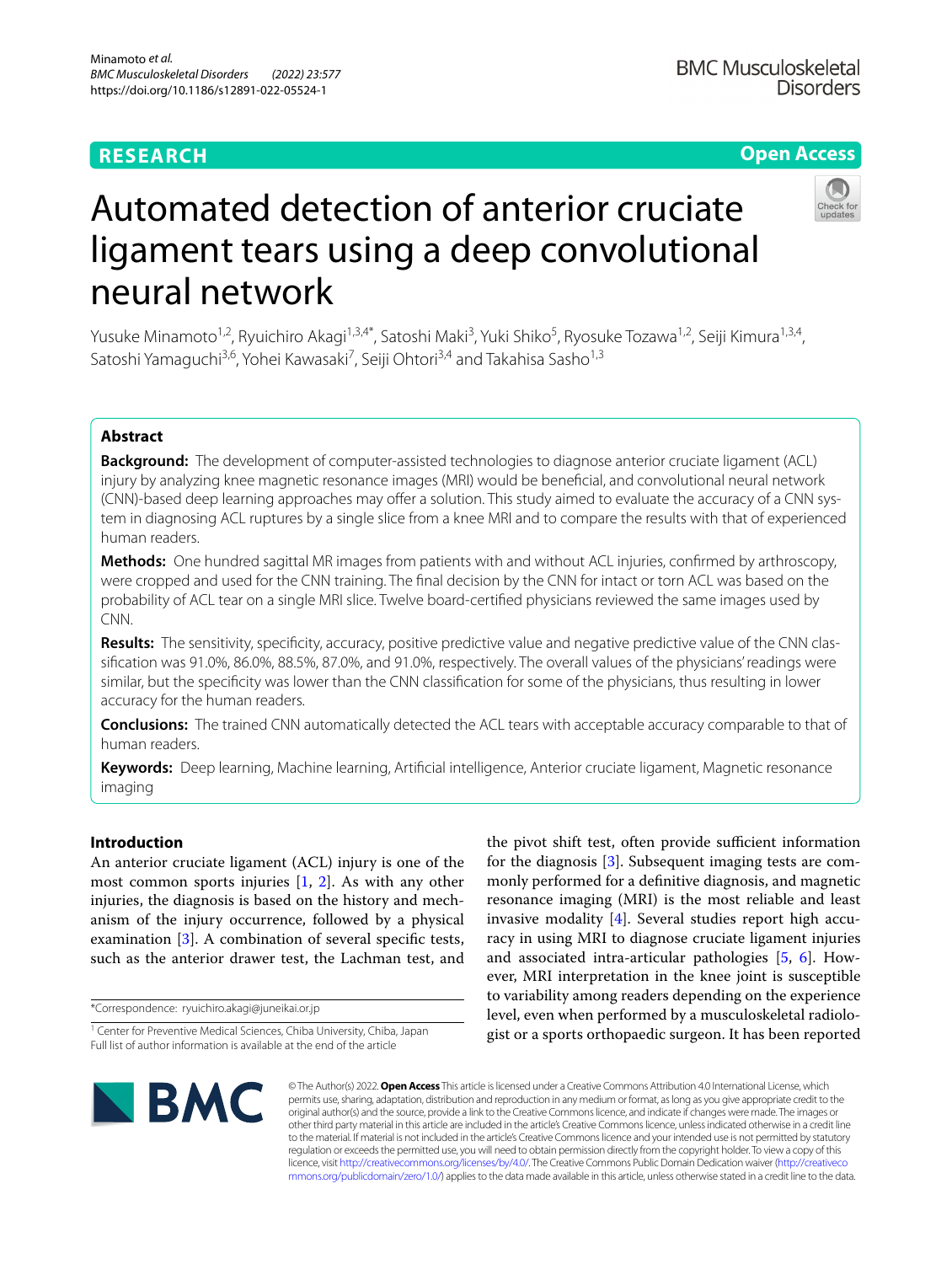that overall accuracy and specifcity could improve with each year of additional training, thus suggesting that inexperienced physicians are at higher risk of misdiagnosis [[7\]](#page-5-6). An accurate diagnosis of a torn ACL may be difficult for non-musculoskeletal radiologists, general orthopedic surgeons, or clinicians not specialized in the knee surgery feld [\[8](#page-5-7)].

The development of computer-assisted image analysis technologies may offer a solution for diagnosing ACL rupture. Deep learning is a class of machine learning which has recently yielded breakthroughs in computer vision tasks. In particular, convolutional neural network (CNN)-based deep learning approaches are of interest in various areas, including medical imaging, and several applications support diagnostics created by CNN learning methods [\[9\]](#page-5-8). CNNs are designed to automatically and adaptively learn features from data through backpropagation using multiple building blocks, such as convolution layers, pooling layers, and fully connected layers. Due to large datasets' availability and increased computing power, CNNs have outperformed conventional image analysis methods and resulted in signifcant progress in the medical imaging feld. Recently, many clinical applications for CNNs have been reported in radiology for detection, classifcation, and segmentation tasks. However, the number of studies applying a CNN to knee MRIs is limited [[10–](#page-5-9)[12](#page-5-10)].

The development of technologies that can assist physicians in diagnosing ACL injury from a knee MRI would be benefcial. It would aid non-specialists who are not as familiar with knee injuries and could also support knee joint specialists in the diagnostic process. To implement these technologies in clinical practice, the diagnostic performance of the CNN must be reliable. At the same time, a versatile system that would work on a simple platform and with few requirements regarding the number and quality of the images would be desired.

This study aims to evaluate the accuracy of a CNN for the diagnosis of ACL ruptures using a single slice from a knee MRI. Furthermore, we compared the accuracy to that of experienced human readers. We hypothesized that the CNN could generate an accurate classifcation and thereby demonstrate the utility of this system to assist with ACL injury diagnosis.

## **Methods**

## **Subject**

The institutional review board has approved this research of the authors' affiliated institutions. The need for consent from each patient was waived due to the study design as a retrospective analysis of anonymized imaging data. All patients who received arthroscopic surgery in our institution between June 2009 and October 2019 were eligible for the study. We included the patients with and without ACL injury, in which the diagnosis was confrmed by arthroscopy. Patients who did not receive preoperative imaging by either a 1.5 T (T) or a 3.0 T scanner were excluded. The patients with intact ACLs underwent arthroscopic surgery for other reasons, such as a discoid meniscus or meniscus tears. MR images of ACL tears were collected regardless of a complete or incomplete tear. The images of consecutive patients were retrospectively reviewed and included until both groups consisted of 100 images. The images were anonymized and extracted from the Picture Archiving and Communication System (PACS) for analysis.

## **MRI dataset**

The sagittal images of proton density-weighted MRIs were used for the CNN training. The images were extracted from Digital Imaging and Communications in Medicine (DICOM) fles, acquired on either a 1.5 T or 3.0 T MRI scanner. Since the images were collected from multiple institutions, there was variation in the imaging protocol. The proton density-weighted MR images were obtained with the following parameters: repetition time  $(TR) = 2000 - 2400$  ms; echo time  $(TE) = 20 - 30$  ms; field of view (FOV)=135–140 mm; matrix size=192  $\times$  192–416  $\times$  416; slice thickness=0.7–3.0 mm; slice thickness  $= 0.7-3.0$  $gap = 0 - 0.3$  mm.

## **Image preprocessing for the CNN**

The MRIs were converted to JPEG format from the DICOM fles. A single image slice was selected from each MRI series where the ACL was depicted continuously from the femoral attachment to the tibial attachment. According to the margin defned, the selected images were then cropped into the area of interest (Fig. [1](#page-2-0)). The anterior border was defned as the anterior end of the capsule attachment to the tibia, thus ensuring the tibial attachment of the ACL would be included. The posterior margin was defned at the posterior edge of the tibial attachment of the posterior cruciate ligament, ensuring the identifcation of the femoral attachment of the ACL. The upper and lower margins were defined to make the cropped area square with all sides of the same length and include both the femoral and tibial attachments in the area.

## **CNN model**

The CNN was built using Python programming language version 3.6.7 and Keras, version 2.2.4 with Google's opensource deep learning framework Tensorflow, version 1.12.0 at the backend. In this study, the fne-tuning was performed using Xception, which had been trained on ImageNet images  $[13]$ . The weights of the first 108 layers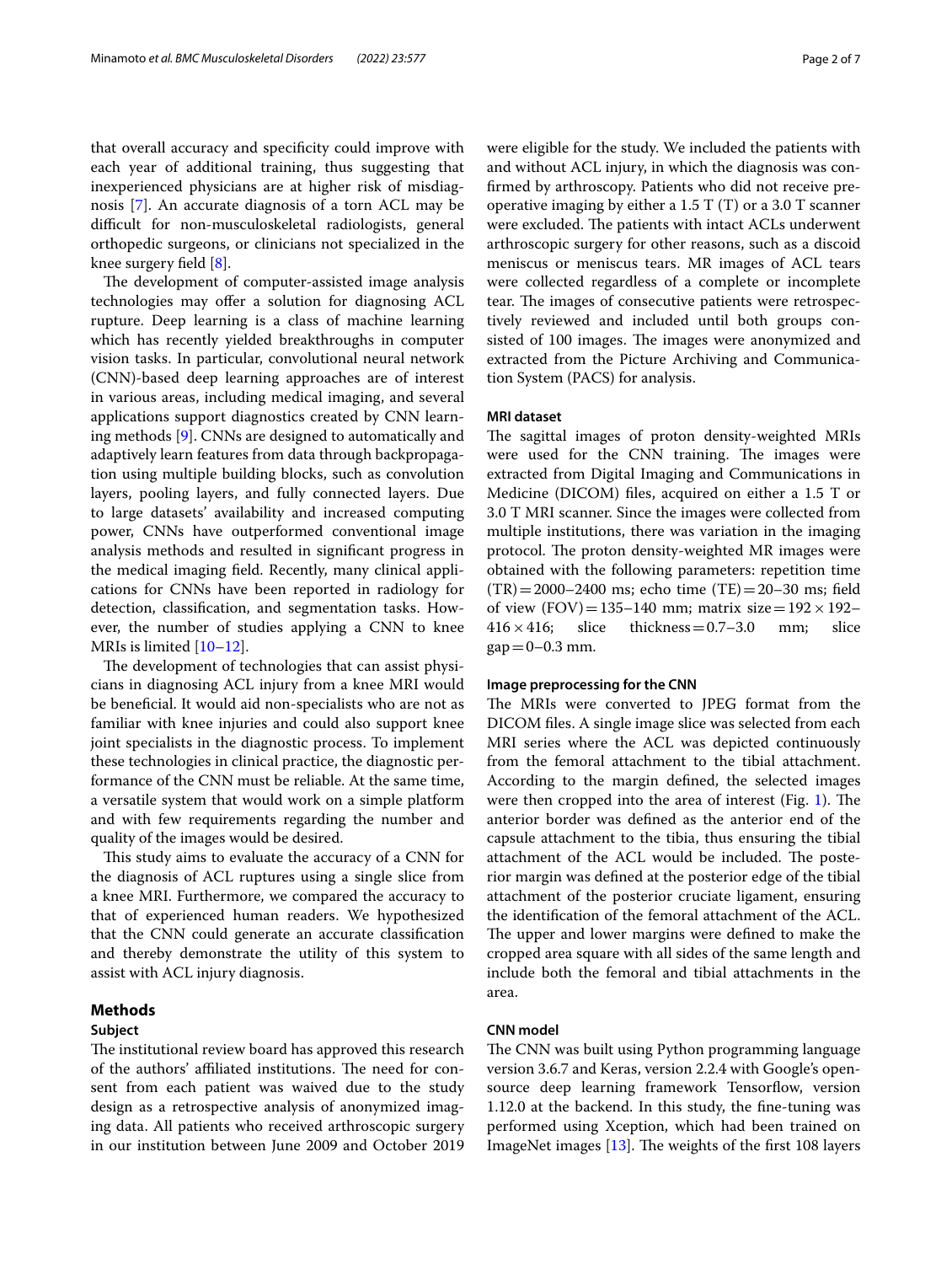

<span id="page-2-0"></span>were frozen, and the remaining layers were retrained using our dataset. The network was trained to 100 epochs with a learning rate of 0.1, but this was reduced if no improvement was seen. The model training convergence was monitored using cross-entropy loss. To increase the size of the dataset, we performed data augmentation. Using the ImageDataGenerator [\(https://keras.](https://keras.io/preprocessing/image/) [io/preprocessing/image/\)](https://keras.io/preprocessing/image/), all images were augmented with a random rotation between -20 and 20 degrees, a width and height shift range of 0.2 each, and a random horizontal flip. The CNN was trained on a computer equipped with a GeForce GTX 1650 Ti graphics processing unit (NVIDIA, Santa Clara, CA), a Core i5-3470 CPU 3.2 GHz (Intel, Santa Clara, CA), and 8 GB of random access memory.

#### **Performance evaluation**

The performance of the CNN was evaluated with fivefold cross-validation. First, images of ACL tears were randomly divided into fve equal-sized independent subgroups. In each iteration, four subgroups were designated as training data, and the remaining independent subgroup served as validation data. In the validation phase, the diagnostic performance to discriminate an ACL tear was assessed using the remaining independent subgroup. This cross-validation process was repeated five times.

## **Classifcation**

The final decision by the CNN was based on the probability of an ACL tear from a single MRI slice using the optimal cut-of point of the probability score.

#### **Image assessment by knee surgeons and radiologists**

Ten board-certifed knee surgeons (K1—K10 with 8 to 31 years of experience) and two board-certifed

radiologists (R1 and R2, with 16 and 14 years of experience, respectively) reviewed the same images used for training of the CNN. The evaluators were selected by including all board-certifed knee surgeons in the institution and the two radiologists who routinely read musculoskeletal images. To directly compare the diagnostic ability between the CNN and human doctors under the same conditions, the readers were required to judge if the ACL was torn or intact from the single cropped slice image without any other information on patient history and results from the physical exams. Each reader assessed 200 images in a randomized order and labeled each image as 0 for intact and 1 for torn ACL.

## **Statistics and data analysis**

All statistical analyses were conducted using SAS (version 9.4 for Windows) and R (3.6.1). Based on the predictions, we calculated the true-positive, true-negative, false-positive, and false-negative rates. To evaluate the performance of the CNN, we plotted the receiver operating characteristic (ROC) curve and calculated the area under the curve (AUC). Then we calculated the sensitivity, specifcity, and accuracy of the CNN and each knee surgeon and radiologist. The sensitivity, specificity, and accuracy were determined from the optimal threshold using the highest Youden index (sensitivity + specificity  $-$ 1) on the ROC analysis. Finally, the sensitivity, specifcity, and accuracy of the diagnostic performance of the CNN, the knee surgeons, and the radiologists were compared using a McNemar test.

## **Results**

One hundred ninety-three patients were included in the study. One hundred MR images from 93 consecutive patients with an ACL injury (mean age  $27.2 \pm 10.6$  years,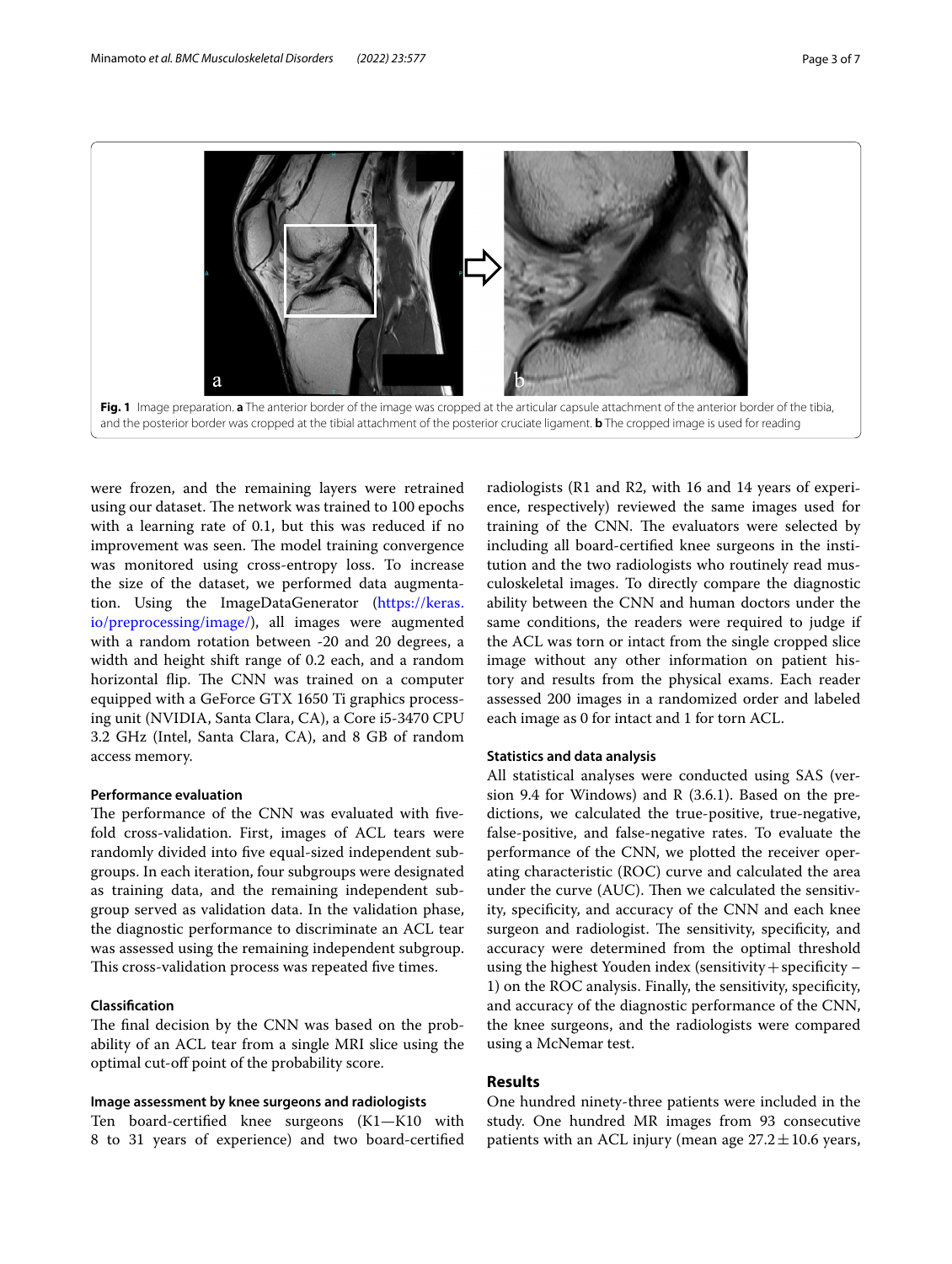## <span id="page-3-0"></span>**Table 1** Patient characteristics

| Torn ACL group  | Intact ACL group |  |
|-----------------|------------------|--|
| 93              | 100              |  |
| $77.2 \pm 10.6$ | $26.1 \pm 11.9$  |  |
| 45/48           | 67/33            |  |
|                 |                  |  |

<span id="page-3-1"></span>**Table 2** Clinical diagnoses before surgery in the intact ACL group

| Meniscus tear                 | 32 |
|-------------------------------|----|
| Tumor                         | 12 |
| Osteochondritis dissecans     | 6  |
| Cartilage injury              | 8  |
| Recurrent patella dislocation |    |
| Other                         |    |

46 images in 45 males and 54 images in 48 females) and 100 MR images from 100 consecutive patients with an intact ACL (mean age  $26.1 \pm 11.9$  years, 67 images in 67 males and 33 images in 33 females) were obtained (Table [1\)](#page-3-0). Seven patients in the ACL injured group had two MRI scans in the presurgical period mainly due to a delay between the time of surgery and the initial injury. The clinical diagnoses before surgery in the intact ACL group are shown in Table [2](#page-3-1).

The sensitivity, specificity, accuracy, positive predictive value, and the negative predictive value calculated from the interpretation results of the CNN as well as the knee surgeons and radiologists are shown in Table [3.](#page-3-2) The sensitivity, specifcity, accuracy, positive predictive value and negative predictive value of the CNN reading was 91.0%, 86.0%, 88.5%, 87.0%, and 91.0%, respectively. The physicians' overall values were similarly good, but the specifcity was lower than the CNN reading for some physicians  $(K5$  and  $K9$ ), resulting in lower accuracy. The ROC curve created from the results of the CNN is presented in Fig. [2](#page-4-0), and the physicians' results are plotted. The AUC was 0.942 (95% confdence interval (CI), 0.911–0.973), and the cut-off of the probability score to detect a torn ACL by the CNN with the highest accuracy was 0.78.

The accuracy was compared between the CNN and each physician (Table [4\)](#page-4-1). The accuracies obtained by two knee surgeons (K5 and K9) were below 80% and were signifcantly lower than the accuracy of the CNN.

## **Discussion**

This study was conducted to evaluate the ability of the CNN to assist with the diagnosis of a torn ACL from a single cropped MRI image of the knee, using the results from an arthroscopic examination as the gold standard. Our system revealed sufficient capability to define the presence of ACL tears with better specifcity compared to experienced human readers.

In a recent report on CNN-based MRI reading of ACL injuries, Bien et al. [[14\]](#page-5-12) tested a CNN model predicting an ACL tear from three slices of an MRI and reported a sensitivity of 75.9%, a specifcity of 96.8%, and an accuracy of 86.7%. The reported AUC in this study was 0.965. More recently, Chang et al.  $[8]$  $[8]$  reported a sensitivity of 100%, a specifcity of 93.3%, and an accuracy of 88.5% for a CNN model, which used fve slices per MRI to defne an ACL rupture. Our CNN model presented slightly inferior results in specificity but with a similar accuracy

<span id="page-3-2"></span>**Table 3** Sensitivity, specificity, accuracy, PPV, and NPV of the CNN and physicians

| Evaluator<br>(years of experience) | Sensitivity(%) | Specificity(%) | Accuracy(%) | $PPV(\% )$ | $NPV$ (%) |
|------------------------------------|----------------|----------------|-------------|------------|-----------|
| <b>CNN</b>                         | 91.0           | 86.0           | 88.5        | 87.0       | 91.0      |
| K1(31)                             | 91.0           | 87.0           | 89.0        | 87.5       | 90.6      |
| K <sub>2</sub> (21)                | 96.0           | 89.0           | 92.5        | 89.7       | 95.7      |
| K3 (17)                            | 97.0           | 80.0           | 88.5        | 82.9       | 96.4      |
| K4 (11)                            | 95.0           | 79.0           | 87.0        | 81.9       | 94.0      |
| K5 (9)                             | 99.0           | 36.0           | 67.5        | 60.7       | 97.3      |
| K6 (10)                            | 91.0           | 88.0           | 89.5        | 88.3       | 90.7      |
| K7 (9)                             | 97.0           | 73.0           | 85.0        | 78.2       | 96.1      |
| K8 (9)                             | 95.0           | 81.0           | 88.0        | 83.3       | 94.2      |
| K9 (9)                             | 89.0           | 58.0           | 73.5        | 67.9       | 84.1      |
| K10(8)                             | 88.0           | 82.0           | 85.0        | 83.0       | 87.2      |
| R1 (16)                            | 89.5           | 80.0           | 84.8        | 81.7       | 87.9      |
| R <sub>2</sub> (14)                | 97.0           | 74.0           | 85.5        | 78.9       | 96.1      |

*K* Knee surgeon, *R* Radiologist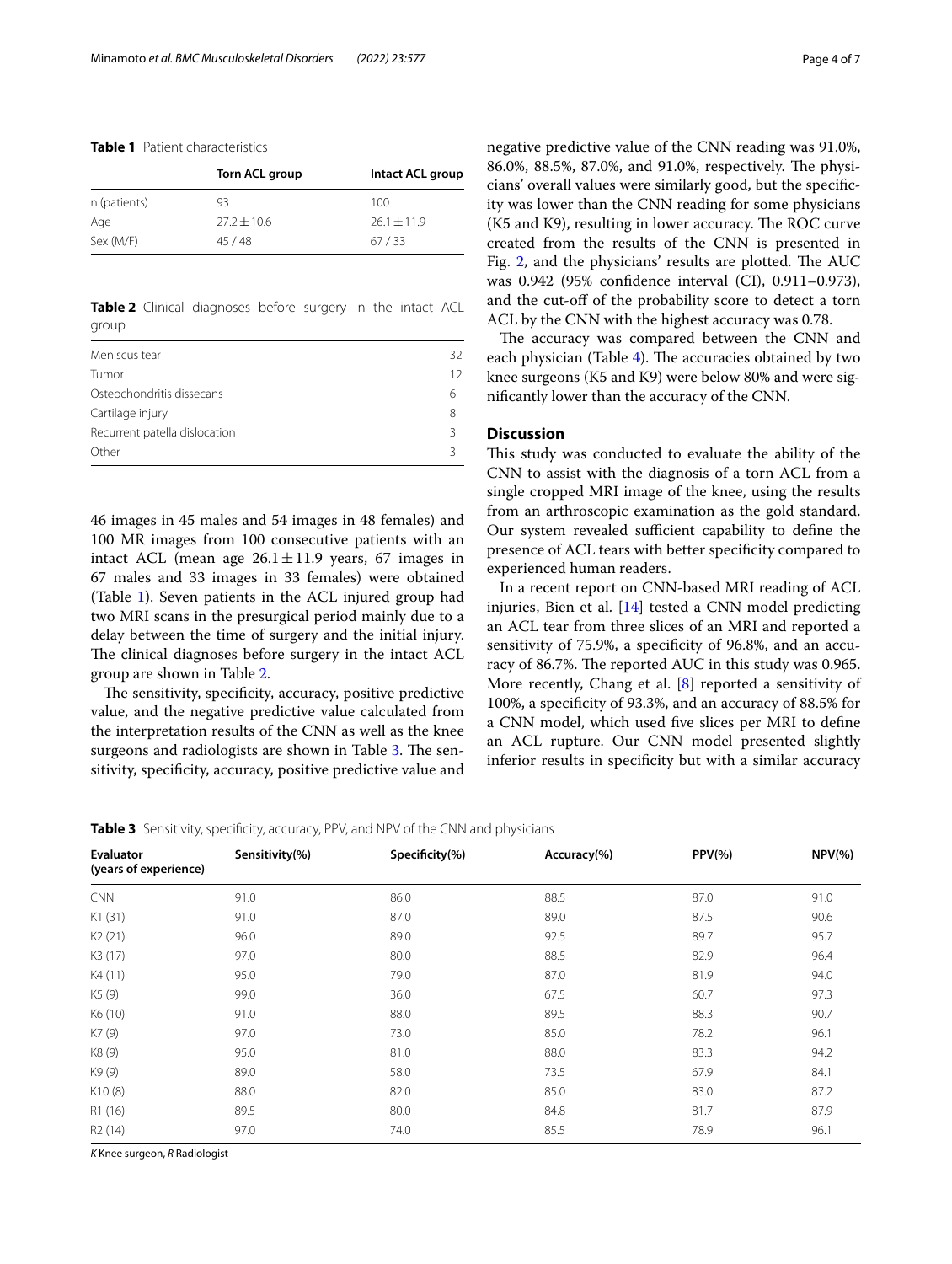

<span id="page-4-1"></span><span id="page-4-0"></span>**Table 4** Diference in the Accuracy between the CNN and Physicians (McNemar test)

|                | Accuracy(%) | P-value        |
|----------------|-------------|----------------|
| <b>CNN</b>     | 88.5        | $\overline{a}$ |
| K1             | 89.0        | 0.8788         |
| K <sub>2</sub> | 92.5        | 0.1824         |
| K3             | 88.5        | 1.0000         |
| K4             | 87.0        | 0.6617         |
| K <sub>5</sub> | 67.5        | $< .0001*$     |
| K6             | 89.5        | 0.7456         |
| K7             | 85.0        | 0.3173         |
| K <sub>8</sub> | 88.0        | 0.8759         |
| K <sub>9</sub> | 73.5        | $0.0001*$      |
| K10            | 85.0        | 0.2858         |
| R1             | 84.8        | 0.6717         |
| R <sub>2</sub> | 85.5        | 0.3657         |

*K* Knee surgeon, *R* Radiologist

\**p* < 0.05

compared to these two reports. The difference between our study and these previous reports is that they used multiple MRI slices to predict the presence of an ACL tear. Considering the model's utility in clinical practice, ease of implementation would be essential. The implementation would be afected by the number of images needed, the image preparation process, and the complexity of the training protocol. Our CNN model presented a similar ability to classify an ACL rupture from a single slice and required fewer training sessions. Thus the proposed method may be more easily implemented in clinical practice and would be expected to reduce errors, leading to more effective medical care. This would most apply to general orthopedic surgeons, trainees, and clinicians who are not in the feld of knee surgery that may have poor diagnostic accuracy when reading the images.

Previous reports of MRI reading of ACL injuries by human readers have shown that the accuracy of orthopedic surgeons is  $80 \sim 90\%$ , and that of musculoskeletal radiologists is  $92 \sim 98\%$  [[14–](#page-5-12)[19](#page-6-0)]. In addition, it has been reported that the accuracy of the reading is not infuenced by the magnetic feld strength (either 1.5 T or 3.0 T) or the acquisition conditions of the MRI scanner [[15,](#page-5-13) [16](#page-5-14)]. Compared to previous reports, the knee surgeon's overall reading sensitivity in this study was good, with similar results in terms of specificity and accuracy. The results obtained by the two radiologists in our study were also comparable to previous reports.

By plotting the results from the knee surgeons and radiologists together with the ROC curve derived from the results of the CNN system, the overall performances of the human readers and the CNN were comparable. The McNemar test revealed a signifcant diference between the CNN and knee surgeons, indicating a lower specifcity and inferior performance by two of the surgeons. The specifcity obtained from the diagnosis of these two readers was below 80%, which may be insufficient in a clinical setting. However, it would be unfair to conclude that CNN was superior to human readers since the human readers were required to assess the images under unusually stringent conditions. Still, considering that the overall quality of the readers included in our study was reasonable compared to previous reports, we conclude that our CNN model would help screen ACL tears from a single MRI slice and with good sensitivity and specifcity.

This study is not without limitations. First, we included only one MRI slice per exam and cropped the image to a small area, including the ACL. By this image modifcation, many MRI features of a torn ACL, such as tortuosity, bulging, bone bruise, and PCL bowing [\[20](#page-6-1)], were excluded from the image and were not taken into account. Since the CNN had limited information for training, the diagnostic ability may have been underestimated. Also, the additional process of cropping the image, instead of simply using the entire image sets, could be cumbersome in practice. A system to diagnose a torn ACL with an accuracy better than human readers, and a simplifcation of the training conditions with less image modifcation, would be ideal. Still, we consider it a strength of our system that an acceptable level of diagnostic assistance can be provided from the limited information of a single slice. Furthermore, the knee surgeons and radiologists who evaluated the images were required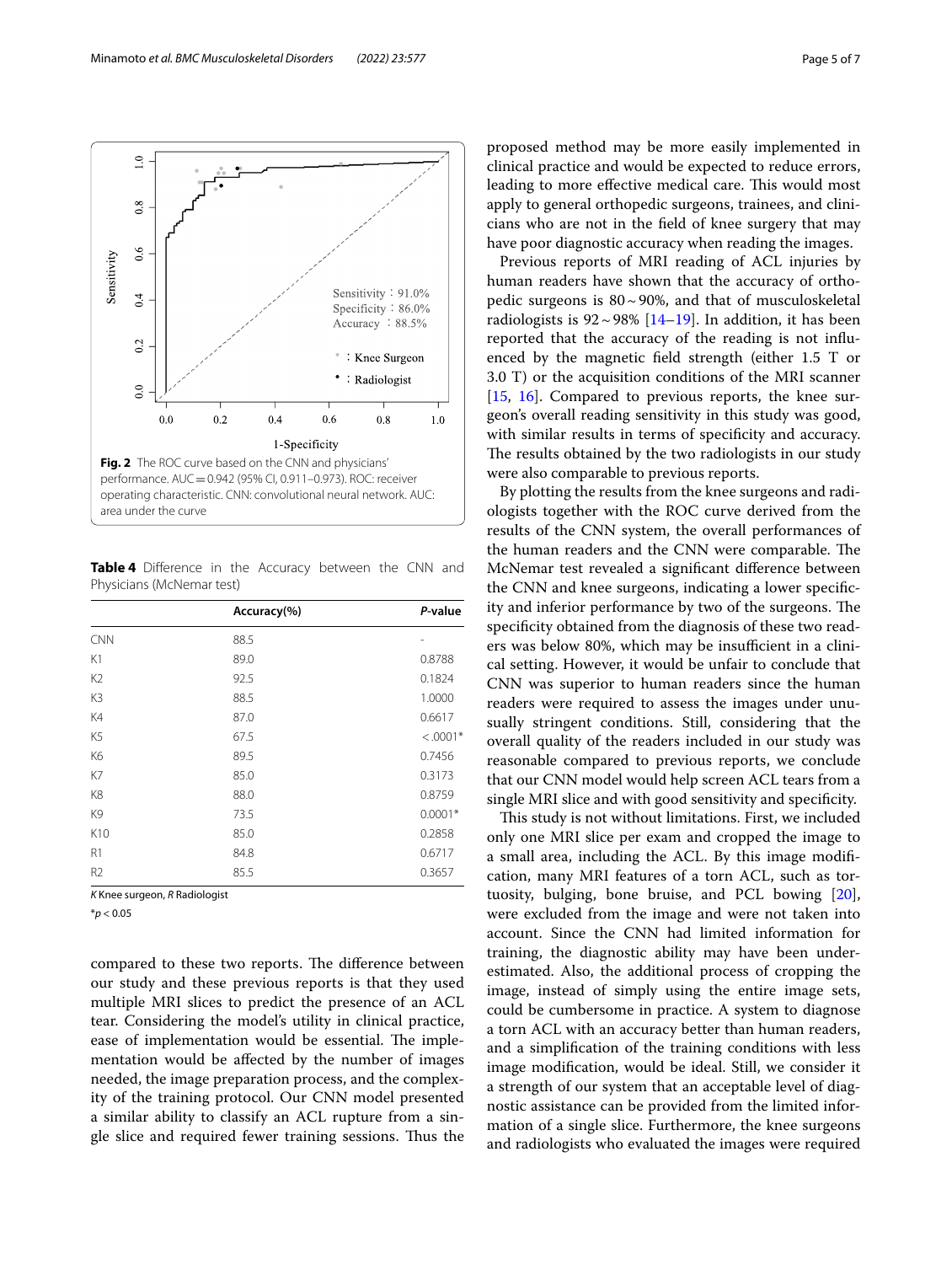to make a judgment with less information than usual, which would have afected their diagnostic performance. The readers included in the current study determined the ACL tears with comparable quality to previous reports. Therefore, we consider that this limitation did not result in an overestimation of the diagnostic capability of the CNN. Finally, the number of images included in the study was relatively small. A larger number of patients would improve the quality and reliability. Still, by conducting the fve-fold cross-validation and data augmentation, we were able to achieve an acceptable quality of MRI reading by our CNN model. From a future perspective, improved diagnostic performance would be expected by implementing more patients and incorporating clinical information.

## **Conclusion**

We developed a CNN system to diagnose ACL tears with acceptable accuracy, comparable to that of human readers. An artifcial intelligence-based diagnostic model for MRI could help non-experts diagnose and determine if consultation with experts is needed for a suspected ACL injury. Further studies to automatically prepare the image for analysis and compare the single slice evaluation to multiple slice evaluation would be expected to improve the clinical application.

#### **Abbreviations**

ACL: Anterior cruciate ligament; MRI: Magnetic resonance imaging; CNN: Convolutional neural network; DICOM: Digital Imaging and Communications in Medicine; TR: Repetition time; TE: Echo time; FOV: Field of view; ROC: Receiver operating characteristic; AUC: Area under the curve.

#### **Acknowledgements**

The authors thank the knee surgeons and radiologists that participated in the image reading session for the data acquisition of this study.

#### **Authors' contributions**

RA and SM designed and organized the study. YM prepared the images and performed the analysis with YS and YK. YM wrote the frst draft of the manuscript, and all authors commented on the previous versions of the manuscript. RA, SM, and TS provided further comments for the manuscript and revised the manuscript. All authors read and approved the fnal manuscript.

#### **Funding**

This work was supported by a research grant funded by the Japanese Orthopedic Association and JSPS KAKENHI Grant Number JP20K18052.

#### **Availability of data and materials**

The datasets used and analysed during the current study available from the corresponding author on reasonable request.

## **Declarations**

#### **Ethics approval and consent to participate**

This study was approved by the Ethics Committee of the Graduate School of Medicine of Chiba University (Approval Number: 3329) and was performed in accordance with the declaration of Helsinki. The need for consent from each patient was waived by the ethics committee due to the study design as a retrospective analysis of anonymized imaging data.

#### **Consent for publication**

Not applicable.

#### **Competing interests**

The authors declare that they have no competing interests.

#### **Author details**

<sup>1</sup> Center for Preventive Medical Sciences, Chiba University, Chiba, Japan.<br><sup>2</sup> Department of Physical Therany, Faculty of Health Science, Byotokuji U <sup>2</sup> Department of Physical Therapy, Faculty of Health Science, Ryotokuji University, Urayasu, Japan.<sup>3</sup> Department of Orthopaedic Surgery, Graduate School of Medicine, Chiba University, 1-8-1 Inohana, Chuo-ku, Chiba 260-8670, Japan. 4 Sportsmedics Center, Chiba University Hospital, Chiba, Japan. <sup>5</sup> Biostatistics Section, Clinical Research Center, Chiba University Hospital, Chiba, Japan. <sup>6</sup>Graduate School of Global and Transdisciplinary Studies, Chiba University, Chiba, Japan.<sup>7</sup> Faculty of Nursing, Japanese Red Cross College of Nursing, Tokyo, Japan.

#### Received: 13 March 2022 Accepted: 3 June 2022 Published online: 15 June 2022

#### **References**

- <span id="page-5-0"></span>1. Mather RC, Koenig L, Kocher MS, Dall TM, Gallo P, Scott DJ, et al. Societal and economic impact of anterior cruciate ligament tears. J Bone Jt Surg - Am. 2013;95:1751–9.
- <span id="page-5-1"></span>2. Hootman JM, Dick R, Agel J. Epidemiology of collegiate injuries for 15 sports: Summary and recommendations for injury prevention initiatives. J Athl Train. 2007;42:311–9.
- <span id="page-5-2"></span>3. Cimino F, Volk BS, Setter D. Anterior cruciate ligament injury: Diagnosis, management, and prevention. Am Fam Physician. 2010;82:917–22.
- <span id="page-5-3"></span>4. Ng WHA, Grifth JF, Hung EHY, Paunipagar B, Law BKY, Yung PSH. Imaging of the anterior cruciate ligament. World J Orthop. 2011;2:75–84.
- <span id="page-5-4"></span>5. Mink JH, Levy T, Crues JV. Tears of the anterior cruciate ligament and menisci of the knee: MR imaging evaluation. Radiology. 1988;167:769–74.
- <span id="page-5-5"></span>6. Oei EHG, Nikken JJ, Verstijnen ACM, Ginai AZ, Hunink MGM. MR imaging of the menisci and cruciate ligaments: A systematic review. Radiology. 2003;226:837–48.
- <span id="page-5-6"></span>7. Kim A, Khoury L, Schweitzer M, Jazrawi L, Ishak C, Meislin R, et al. Efect of specialty and experience on the interpretation of knee MRI scans. Bull NYU Hosp Jt Dis. 2008;66:272–5.
- <span id="page-5-7"></span>8. Chang PD, Wong TT, Rasiej MJ. Deep Learning for Detection of Complete Anterior Cruciate Ligament Tear. 2019.
- <span id="page-5-8"></span>9. Fang L, Zhaoye Z, Hyungseok J, Alexey S, Gengyan Z, Richard K. Deep Convolutional Neural Network and 3D Deformable Approach for Tissue Segmentation in Musculoskeletal Magnetic Resonance Imaging. Magn Reson Med. 2018;79:2379–91.
- <span id="page-5-9"></span>10. Litjens G, Kooi T, Bejnordi BE, Setio AAA, Ciompi F, Ghafoorian M, et al. A survey on deep learning in medical image analysis. Med Image Anal. 2017;42(December 2012):60–88.
- 11. Prasoon A, Petersen K, Igel C, Lauze F, Dam E, Nielsen M. Deep feature learning for knee cartilage segmentation using a triplanar convolutional neural network. Med Image Comput Comput Assist Interv. 2013;16(Pt2):246-53. [https://doi.org/10.1007/978-3-642-40763-5\\_31.](https://doi.org/10.1007/978-3-642-40763-5_31)
- <span id="page-5-10"></span>12. Liu F, Zhou Z, Samsonov A, Blankenbaker D, Larison W, Kanarek A, et al. Deep learning approach for evaluating knee MR images: Achieving high diagnostic performance for cartilage lesion detection. Radiology. 2018;289:160–9.
- <span id="page-5-11"></span>13. Francois C. Xception: Deep Learning with Depthwise Separable Convolutions. 2016. ([http://arxiv.org/abs/161002357\)](http://arxiv.org/abs/161002357).
- <span id="page-5-12"></span>14. Bien N, Rajpurkar P, Ball RL, Irvin J, Park A, Jones E, et al. Deep-learningassisted diagnosis for knee magnetic resonance imaging: Development and retrospective validation of MRNet. PLoS Med. 2018;15:1–20.
- <span id="page-5-13"></span>15. Cotten A, Delfaut E, Demondion X, Lapègue F, Boukhelifa M, Boutry N, et al. MR Imaging of the Knee at 0.2 and 1.5 T: Correlation with Surgery. AJR. 2000;174:1093–7.
- <span id="page-5-14"></span>16. Van Dyck P, Vanhoenacker FM, Lambrecht V, Wouters K, Gielen JL, Dossche L, et al. Prospective Comparison of 1.5 and 3.0-T MRI for Evaluating the Knee Menisci and ACL. J Bone Jt Surg - Ser A. 2013;95:916–24.
- 17. Kosaka M, Nakase J, Toratani T, Ohashi Y, Kitaoka K, Yamada H, et al. Oblique coronal and oblique sagittal MRI for diagnosis of anterior